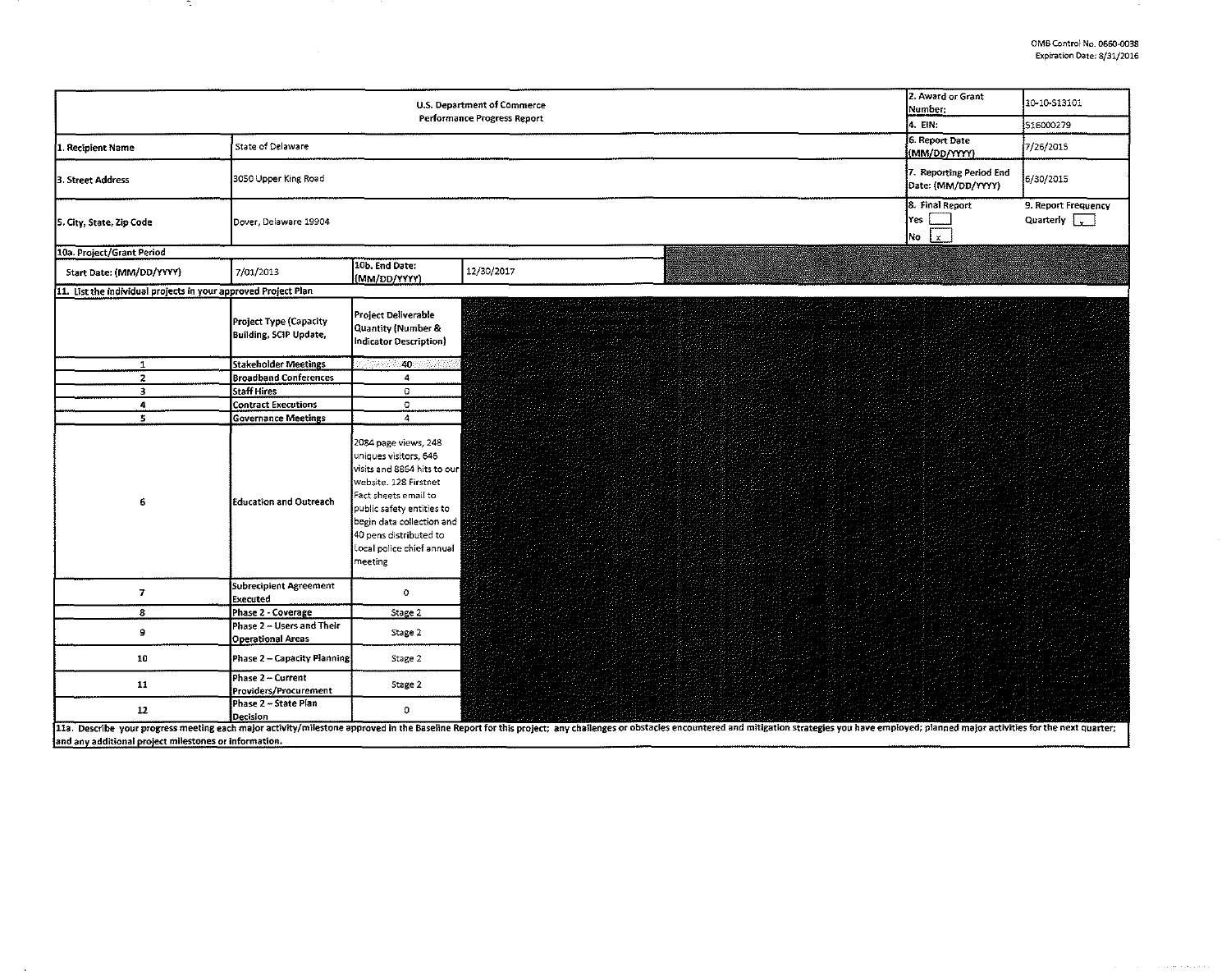On April 15th & 16th our SPOC/SWIC and Grants Manager attended the FirstNet SPOC in person meeting in Reston Virgina to recieve updates on FirstNet and Data Collection efforts. Our SPOC and Grants manager also attending th to recieve updated information on the NPSBN and how the network will work from a technical standpoint. We presented to our local police chiefs council's annual meeting in Rehoboth Beach on May 21, 2015 we were able to comp police chiefs and hand out outreach material relating to the NPSBN. Broadband working group meetings were held on 4/9/2015, 6/11/2015. Statewide Interoperability Executive Council Meetings Governing Body) were held on 4/9/ meetings are held on a Bi-Monthly basis to update the SIEC Committee on status updates relating to the NPBSN and FirstNet Progress, SLIGP activities and to discuss overall interoperabilty communication issues throughout th of Delaware Division of Communications has been holding weekly internal meetings (beginning in December of 2013) with the SPOC, Grants Manager and outreach coordinator to discuss weekly updates pertaining to the NBSPN and outreach planning, website updates and social media interaction. We have held a total of 64 meetings through the grant period ending 6/30/2015. We also continue to update our "DELNET delaware gov" with up todate informatio the SLIGP grant. We currently have 266 Twitter followers up from 228 and we are following 107. This will be ongoing outreach to our state and local governments through the entire planning phase of the NPSBN. Our website pr 248 uniques visitors, 646 visits and 8864 page hits for gaurter ending 6/30/2015. We began our Phase II data collection in mid May 2015 sending out over 128 FirstNet fact sheets to our Police, Fire and EMS public safety en give the Chiefs and there departments a clear understanding of FirstNet and the NPSBN.

11b. If the project team anticipates requesting any changes to the approved Baseline Report in the next quarter, describe those below. Note that any substantive changes to the Baseline Report must be approved by the Depart implementation.

The State of Delaware has submitted their new Budget and baseline ependiture plan and it has been approve, We will report using the new budget and baseline beginning next qaurter.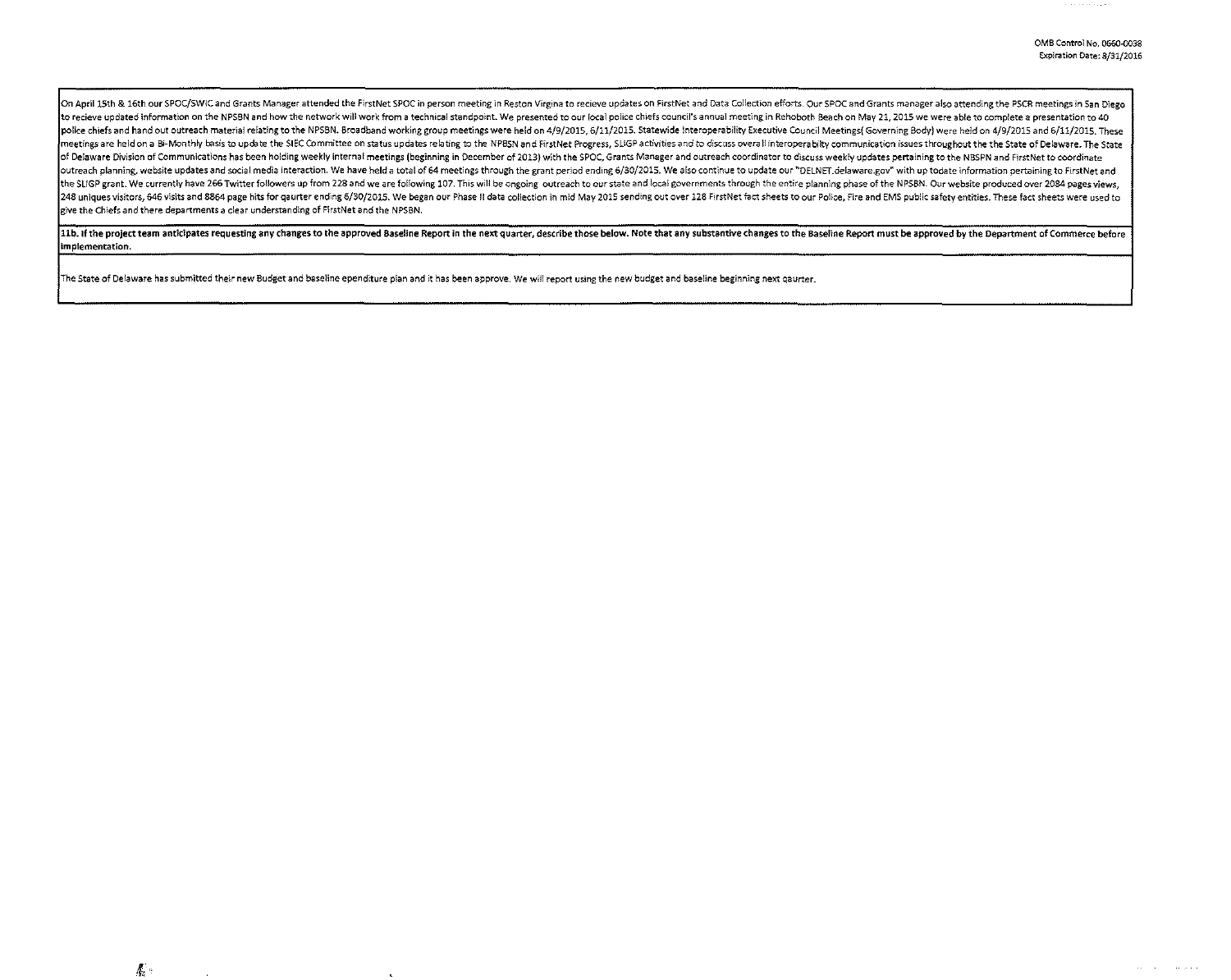| -------- |  | 11c, Provide any other information that would be useful to NTIA as it assesses this project's progress. |  |
|----------|--|---------------------------------------------------------------------------------------------------------|--|
|          |  |                                                                                                         |  |
|          |  |                                                                                                         |  |

The State of Delaware has begun the data collection efforts and is trying to complete by end of July to submit to FirstNet. We understand that the data is not due until the end of September but feel it would be in our best date.

lld. Describe any success stories or best practices you have identified. Please be as specific as possible.

12. Personnel

12a. If the project is not fully staffed, describe how any lack of staffing may impact the project's time line and when the project will be fully staffed.

| 12b. Staffing Table                                                                                                                   |                                                                                |  |                                           |                      |                               |                   |            |                                         |                                          |
|---------------------------------------------------------------------------------------------------------------------------------------|--------------------------------------------------------------------------------|--|-------------------------------------------|----------------------|-------------------------------|-------------------|------------|-----------------------------------------|------------------------------------------|
| Job Title                                                                                                                             | FTE%                                                                           |  | Project (s) Assigned                      |                      |                               |                   |            |                                         |                                          |
| <b>SWIC</b>                                                                                                                           | 0.3                                                                            |  | Provide oversight of all SLIGP activities |                      |                               |                   |            |                                         | Ino change                               |
| Deputy Director Communications                                                                                                        | 0.1                                                                            |  | Assist SWIC with SLIGP activities         |                      |                               |                   |            |                                         | Ino change                               |
| Outreach coordinator                                                                                                                  | Prepare and distribute educational materials, conduct outreach meetings<br>0.1 |  |                                           |                      |                               |                   |            | no change                               |                                          |
|                                                                                                                                       |                                                                                |  |                                           |                      |                               |                   |            |                                         |                                          |
|                                                                                                                                       |                                                                                |  |                                           |                      |                               |                   |            |                                         |                                          |
| 13. Subcontracts (Vendors and/or Subrecipients)                                                                                       |                                                                                |  |                                           |                      |                               |                   |            |                                         |                                          |
| 13a. Subcontracts Table - include all subcontractors. The totals from this table must equal the "Subcontracts Total" in Question 14f. |                                                                                |  |                                           |                      |                               |                   |            |                                         |                                          |
| Name                                                                                                                                  | <b>Subcontract Purpose</b>                                                     |  | Type<br>(Vendor/Subrec.)                  | RFP/RFQ Issued (Y/N) | Contract<br>Executed<br>(Y/N) | <b>Start Date</b> | End Date   | <b>Total Federal Funds</b><br>Allocated | <b>Total Matching Funds</b><br>Allocated |
| Micro Tech                                                                                                                            | Grant Manager                                                                  |  |                                           | N                    | v                             | 9/9/2013          | 12/31/2017 | \$180,000.00                            | \$0.00                                   |
| Micro Tech                                                                                                                            | Subject Matter Expert                                                          |  |                                           | N                    | Y                             | 9/9/2013          | 12/31/2017 | \$90,000.00                             | \$0.00                                   |
| Micro Tech                                                                                                                            | Adminstration Support                                                          |  | Vendor                                    | M                    | v                             | 9/9/2013          | 12/31/2017 | \$120,000.00                            | \$0.00                                   |
| lpri                                                                                                                                  | Website Development                                                            |  | Vendor                                    | N                    | N                             | 6/27/2014         | 12/31/2017 | \$41,040.00                             |                                          |
| TBD                                                                                                                                   | Legal Assistance                                                               |  | Vendor                                    | N                    | N                             | <b>TBD</b>        | <b>TBD</b> | \$22,500.00                             | \$0.00                                   |
| TB <sub>D</sub>                                                                                                                       | Phase II                                                                       |  | Vendor                                    | N                    | N                             | <b>TBD</b>        | <b>TBD</b> | \$96,120.00                             | \$0.00                                   |
| TB <sub>D</sub>                                                                                                                       | <b>I</b> MACINAC                                                               |  | Vendor                                    | N                    | N                             | <b>TBD</b>        | 12/31/2017 | \$90,000.00                             |                                          |
| 13b. Describe any challenges encountered with vendors and/or subrecipients.                                                           |                                                                                |  |                                           |                      |                               |                   |            |                                         |                                          |
|                                                                                                                                       |                                                                                |  |                                           |                      |                               |                   |            |                                         |                                          |
|                                                                                                                                       |                                                                                |  |                                           |                      |                               |                   |            |                                         |                                          |

 $\lambda$